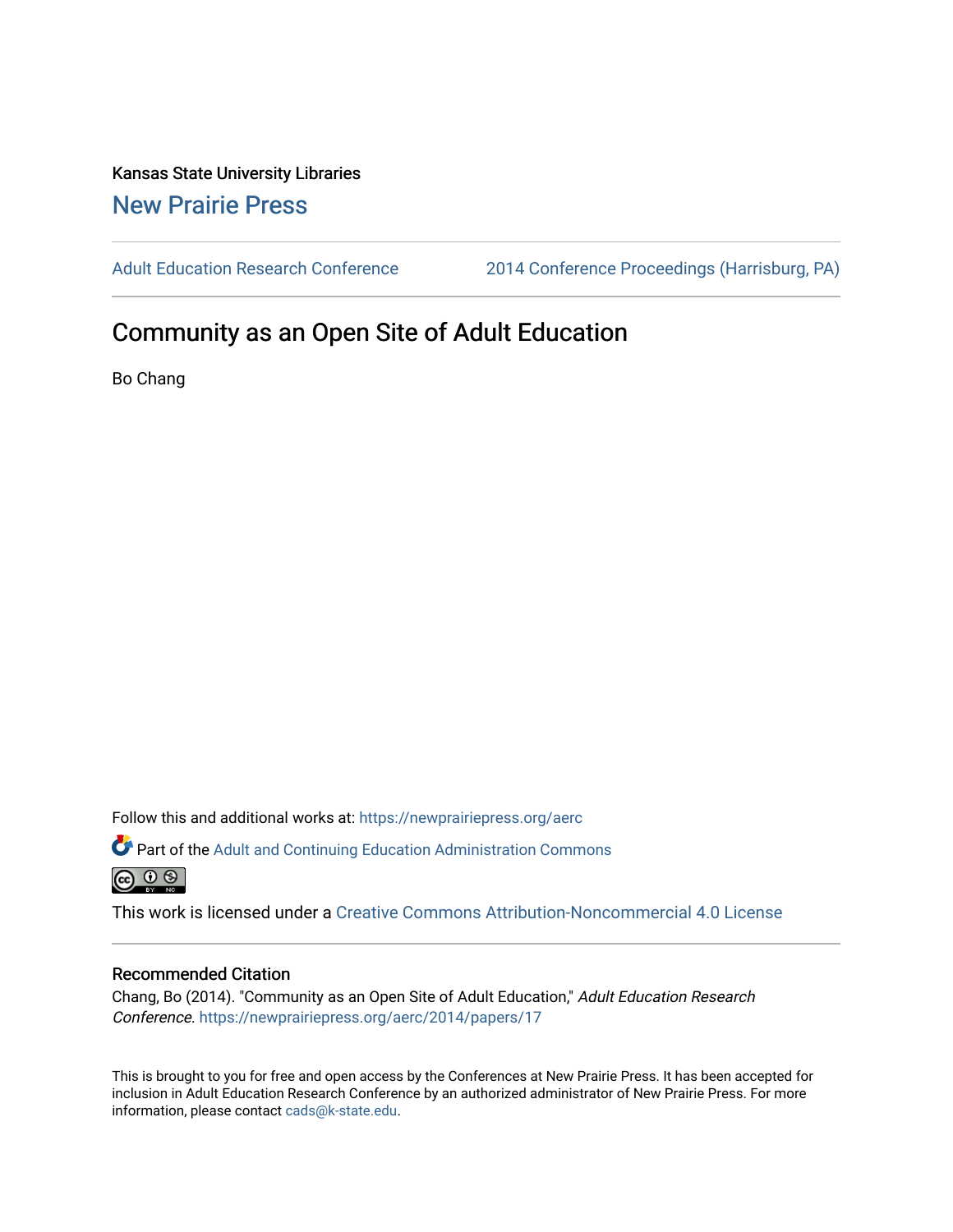# **Community as an Open Site of Adult Education**

Bo Chang Ball State University, USA

**Abstract:** The author analyzed the functions of social units, how adult education serves community, and how non-adult education organizations in community can become adult education sites and provide adult educational services to community. The author argues that community is an open site for adult education; analyzing how adult education serves community and how non-adult education organizations interrelate to adult education will help us locate the adult education opportunities in community and fully integrate the learning resources in community into adult education activities.

## **The Purpose of the Study**

Adult education is a broad term; it is not confined to the school setting. Every social unit in community can be an adult education site. Formal adult education and workplace-based adult education have been broadly discussed. Some scholars have also discussed how the organizations and institutions in community can serve as an avenue of adult education (for example, Ferro, 1990). Adult education should extend to community and lift the whole population to a higher intelligence level and bring the population happiness (Leipziger, 1916). It is meaningful to know how social units in community context serve as sites for adult education. In this paper, I will explore scholars' views on how community can serve as an open site for adult education and how we can integrate multiple local resources from a variety of social units in community into adult education activities.

#### **Functions of Social Units in Community**

The providers of adult education should be all the social units in community, such as companies, governmental institutes, families. Tobias's (2000) study of the provision of education and training opportunities for adults in the late 1980s and early 1990s in New Zealand indicates that most of the adult education programs for active citizenship "were organized by 'noneducational' groups i.e., groups that did not have education as a primary function. Sixty-six percent of all educational programmes for active citizenship were organized by 550 of these community groups and voluntary organizations" (p.422), which shows that non-educational organizations can play an important role in providing adult education to local people. Adult education programs and services provided in the community could be conducted together with other organizations, such as businesses, government agencies, service organizations (Zemlo, Clark, Lauff, & Nelson, 1990). Social service agencies, as well as public and private organizations could partner with schools to support academic and enrichment programs.

Understanding the functions of a community can help us to understand the basic structure of a community and how we can locate adult education opportunities provided by the social units in a community. Warren (1978) regarded that a community is a combination of social units and systems which perform five major social functions: Production-distribution-consumption, socialization, social control, social participation, and mutual support. Production-distributionconsumption is a process by which social units such as businesses and religious, educational, and governmental institutions produce, distribute, and consume goods/services in a community. Socialization is a process by which social units such as formal school systems and families transmit socially accepted knowledge, values, and behavior patterns to members in community.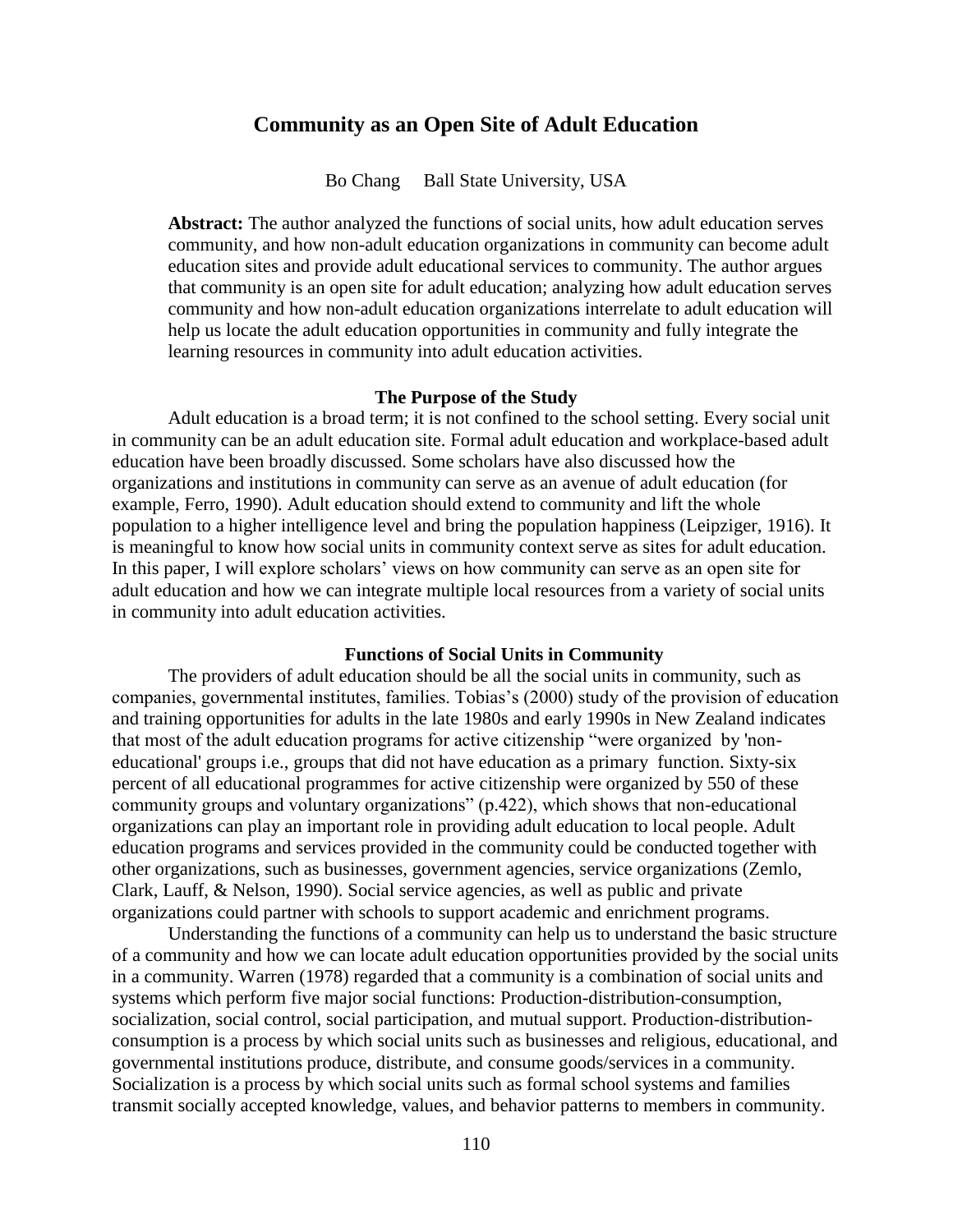Social control is a process by which social units such as governments, families, schools, churches and other social agencies influence the behaviors of the members in a community towards conformity through laws, norms, education, campaign activities, etc. Social participation — people interacting with their community, is generously provided by religious organization such as churches. Other social units also provide local access to social participation, such as businesses, government offices, family, friendship groups, public health and welfare agencies. Mutual support, in the form of taking care of the sick, helping families in difficulties, etc., was traditionally supported by family, relatives, friends, and neighborhood and religious groups. This traditional support network was gradually replaced by professional organizations such as public and welfare agencies, insurance companies (Warren, 1978). However, in some traditional communities such as Amish communities, the traditional mutual support system of family, friends and fellow parishioners is still very much in place, particularly since the Amish do not believe in commercial medical insurance or pension plans nor do they rely on outside agencies: "due to Amish beliefs in self- sufficiency, separation from the-world, and mutual aid, the Amish have generally rejected any kind of formal assistance that comes from outside the Amish community, including commercial health insurance"( Greksa & Korbin, 2004, p.559).

Deggs and Miller (2011) suggest that citizens' interacting with social units such as formal education bodies, civic agencies, informal associations, religious organizations, and home life impacts their individual identity development and life choices. A combination of influences from multiple resources in social units will affect "the formation of social capital and, thereby, the development of the individual citizens" (Deggs & Miller, 2011, p.27).

#### **Adult Education in Community**

 Adult education serves community through the forms of formal education, non-formal education, and informal education. Formal education is intentional, planned, structured, systematic education provided from school through university to training institutions. For example, community schools provide some certificate-based training to adult learners. Nonformal education is organized, non-credit based education provided outside of the formal education system. For example, community groups, institutions and organizations organize some workshops to help immigrants to settle down in their host communities. Informal education is the spontaneous educational experience gained from interacting with family, work, neighborhood, workplace, media, etc. (Eshach, 2007; Smith, 2001). For example, cultural institutions such as libraries, museums, parks, and zoos can serve as sites of informal adult education. A cultural institution "is a repository that focuses on collecting, and/or preserving a body of knowledge. Manuscripts, documents, animals, plants, natural landmarks, and unique objects form the heart of the cultural institution and serve as the content for all educational activities" (Taylor, Parrish, & Banz, 2010, p.329). Cultural institutions are ideal sites for informal adult education. "Adults are creating learning spaces outside of formal educational boundaries. Learning is occurring in naturally forming communities around educational, environmental, social, and civic life situations" (Stein, & Imel, 2002, p.93).

Adult education serves community and influences community in three ways. The first way is to provide training and non-formal vocational education. The providers of the training activities can be educational and non-educational organizations. Non-educational organizations such as companies, religious and governmental institutions which engage in productiondistribution-consumption can provide training and educational services to their employees. For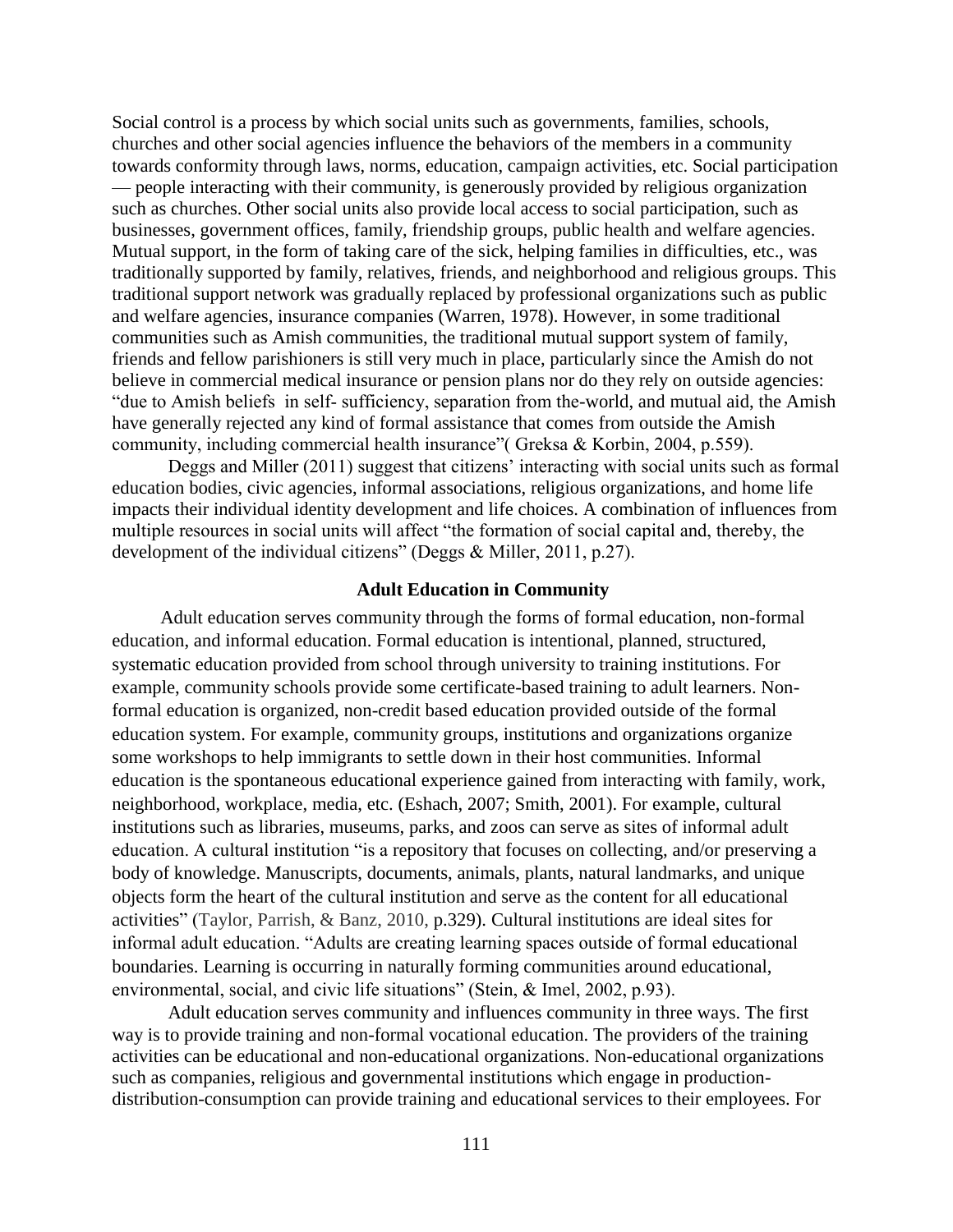example, Ferro (1990) discussed the fact that some social and fraternal organizations provided leadership training and personal development opportunities for their members and to the public. The second way is to provide educational services such as survival education or leisure education. For example, community centers provide non-formal training for unemployed workers, train unemployed workers how to write a résumé, and how to prepare for a job interview; some libraries provide English language programs for new immigrants. Adult education institutions can collaborate with organizations such as churches, neighborhood associations, immigrant organizations, and career centers which engage in the functions of social participation and mutual support to provide adult education services to local people (Veen, 2003; Warren, 1978).

The third way that adult education can serve community is to raise people's consciousness through campaigns, social movements, etc. (Veen, 2003). Adult education institutions can collaborate with the social units such as governments, schools, and churches which engage in social control, socialization and social participation to provide consciousnessraising activities. The forms of the consciousness-raising activities could be various, for example, organizing campaigns and social movements, and providing educational activities. Some social and fraternal organizations have provided programs to influence public attitudes and policy, and have been involved in diverse or general educational efforts and services. The formats of adult education provided by these organizations are magazines, newsletters, conferences, manuals, workshops, seminars, etc. They also influence the public through grants, scholarships, awards, and other forms of assistance to support special projects (Ferro, 1990). Some big philanthropic organizations such as the Ford foundation, the Bill & Melinda Gates Foundation, and the Spencer foundation influence government policies and public opinions by providing grants and scholarships which reflect the values of these organizations. For example, the Ford Foundation strengthens democratic values by providing grants to help people gain knowledge, promote collaboration and solve their problems locally (Ford Foundation, 2014).

Adult education institutions influence the local community through public educational forums. Democracy and civilization can be pursued through public instruction and the lecture system (Leipziger (1916). For example, the free lecture movement and free lectures for the public in New York City provided people not only with the opportunities to discuss important public affairs, community issues, and special local needs, but also to suggest solutions to the problems of community. Some free lectures were presented by city or state officials and related to government and neighborhood meetings. The public lectures and discussions increased community feeling and consciousness. Activities such as serving people from all walks of life, and involving people in public affairs and community issues lead to democracy. The public lecture system "reaches all classes of society for the audiences are truly democratic. It brings culture in touch with the uncultured, adds to the stock of information of the people and nourishes their ideals" (Leipziger, 1916, p.217).

Adult education influences community by assisting local people to work with local agents to deal with local issues. In Clough, Laird, and McLearn's (1997) study, citizens had regular meetings over extended periods of time in which they worked as partners with government and discussed the issues and strategies for addressing health issues. Besides regular citizens, professional adult educators and specialized experts in community play their unique roles in implementing and managing adult education in community context. Zemlo, Clark, Lauff, and Nelson (1990) stated that education in the community context should still keep the traditional advisory councils to "facilitate community involvement in needs assessment, program planning,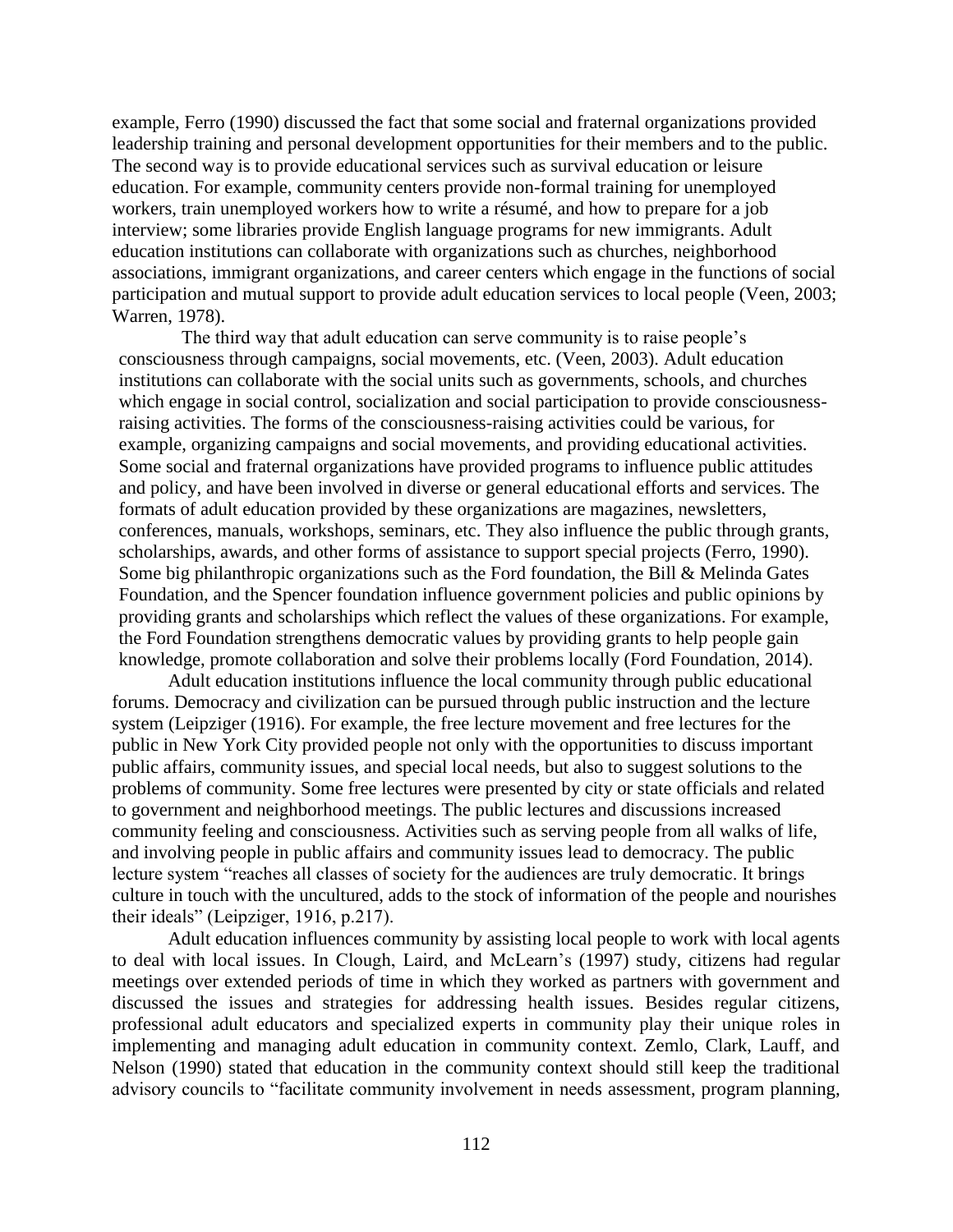evaluation and promotion, and building organizational and political support" [\(Qualities of a leader,](http://web.ebscohost.com/ehost/detail?sid=d3f2f3ce-e340-4453-85ea-05f4d282c8d3%40sessionmgr110&vid=2&hid=127&bdata=JnNpdGU9ZWhvc3QtbGl2ZQ%3d%3d#toc) para. 9). They also recommended forming task-specific groups with specialized expertise to formulate and implement specific solutions to complex problems in community.

#### **Adult Education Interrelating with Non-Educational Organizations**

Non-educational institutions serve the public in various ways. One of these ways is to provide education-related services to the public. Understanding how these organizations serve the public will help adult educators to find a way to collaborate with these organizations and utilize the existing learning resources and opportunities provided by these organizations.

Non-educational institutions can combine their missions with adult education and transform them into adult education activities. These institutions use adult education as an avenue to achieve their own missions. For example, Chautauqua is an adult education organization which focused on self-improvement through education. It was originally created by two Methodist ministers: John Heyl Vincent and Lewis Miller. By the early 1870s, Vincent felt that "the spiritual awakenings experienced at the 'holiness' revivals were too emotional, too superficial. A revitalized and more effective Sunday school, Vincent reasoned, would root evangelical Protestantism in the more solid foundation of biblical learning, secular study, and middle-class prosperity" [\(Kutler,](http://www.goodreads.com/author/show/31382.Stanley_I_Kutler) 2003, p.113). In 1873, Vincent and Miller developed a program for adults by combining "various nonreligious educational subjects with typical Sunday school topics" [\(Pendergast,](http://www.amazon.com/s/ref=ntt_athr_dp_sr_1?ie=UTF8&field-author=Sara+Pendergast&search-alias=books&text=Sara+Pendergast&sort=relevancerank) & [Pendergast,](http://www.amazon.com/s/ref=ntt_athr_dp_sr_2?ie=UTF8&field-author=Tom+Pendergast&search-alias=books&text=Tom+Pendergast&sort=relevancerank) 2002, p.118). They adopted the word Chautauqua to cover its evangelical roots. Chautauqua, an adult education organization, was founded through bundling education with religious faith. The Christian mission was embedded in its adult education activities:

By the 1880s, Chautauqua had evolved into the foremost advocate for adult education, sacred and secular. Its eight-week summer program combined Bible study with courses in science, history, literature, and the arts, while giving visibility to social gospel–minded academics, politicians, preachers, prohibitionists, and reformers… [\(Kutler,](http://www.goodreads.com/author/show/31382.Stanley_I_Kutler) 2003, p.113)

Non-educational organizations can serve as adult education sites. Community-based organizations such as churches, community centers, beauty salons, barbershops are regarded as culturally appropriate and trustworthy contexts for disseminating health information to local people. For example, the Barbershop Health Outreach Program (BBHOP) is a health promotion program to disseminate health information and health care to African-Americans through the existing community infrastructure, such as barbershops. Barbershops provide a trusted environment for African American men to receive health information from lay health educators, barbers. " Based in New York, the Prostate Net Barbershop Initiative currently provides culturally appropriate information to African American men in barbershops through interactive, computerized kiosks in more than 20 locations across 6 states" (Releford, Frencher, Stanley, Yancey, & Norris, 2010, p.337.). Social units such as barbershops are the places which people regularly visit and feel much more convenient and comfortable to interact with. Adult education institutions can bundle with these sites to disseminate information to local adults.

### **Conclusions**

Adult education is not just about providing training and services to individuals and changing their lives. It also influences the public and community and helps to create a democratic society. Adult education should not be confined to the formal school setting;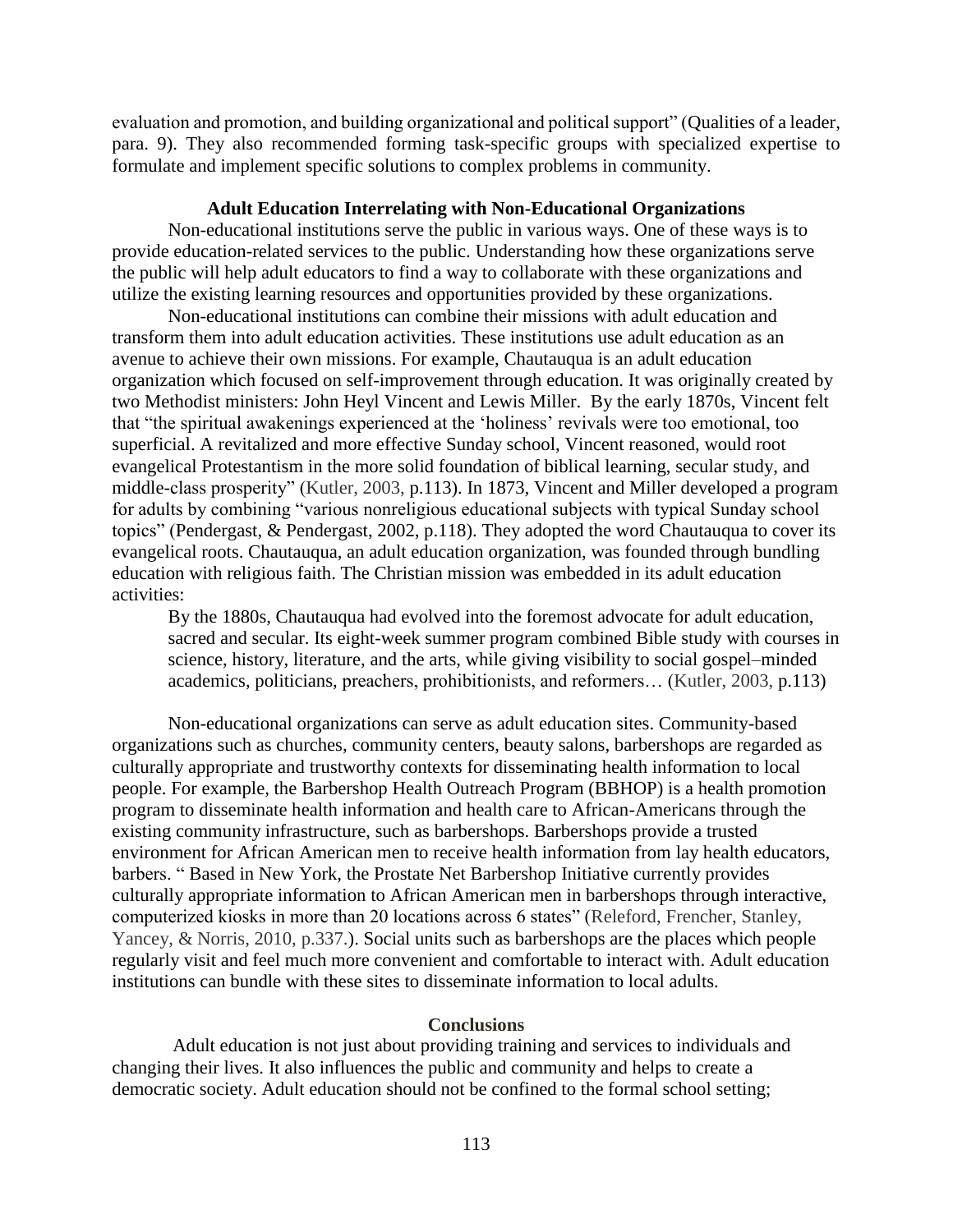community is a natural and open site for adult education. Every social unit in community can be the provider of adult education. Social units such as government, family, churches, schools, are the ideal sites for transmitting socially recognized ideas, behaviors, customs, beliefs, etc., to people. They play significant roles in social control and influence people's minds and behaviors through education, norms, laws, etc. Social units such as churches, businesses, and volunteer organizations provide people opportunities for social participation. Professional organizations such as welfare departments, health agencies, insurance companies, churches, and neighborhood groups provide support for people in need of help (Warren, 1978). Providing opportunities for adults to interact with multiple social units and utilizing the educational resources from these social units can affect learners' social capital (Deggs & Miller, 2011).

Adult education serves community through formal, non-formal and informal educational education. Adult education institutions provide local people formal education, and non-formal vocational education/training. Non-adult education organizations in the production-distributionconsumption fields can also provide this type of training and services to their employees.

Besides formal and non-formal education, adult education also influences community through consciousness-raising activities (Veen, 2003). Adult education institutions, governments, schools, and churches are organizations which are capable of providing consciousness-raising activities through various means, such as campaigns, social movements, magazines, newsletters, conferences, manuals, seminars, and grants (Ferro, 1990). Adult education can collaborate with public universities to influence the public through public lectures and forums (Leipziger, 1916). Adult education can also influence community by helping local people to actively interact with governments and community organizations and to fully use community resources to handle community issues. Adult education institutions can work with professional organizations such as advisory councils and task-specific groups to facilitate the activities of community participation and involvement (Clough, Laird, & McLearn, 1997; Zemlo, Clark, Lauff, & Nelson, 1990).

Non-educational institutions either have no connections with adult education or they view education as their secondary purpose, and they use adult education as an avenue to achieve their own missions. For example, Chautauqua is an adult education institution which originally was rooted in a religious institution; religious missions were embedded in adult education activities. Non-educational organizations which do not have much connection with adult education can serve as adult education sites. For example, community-based organizations such as barbershops are regarded as ideal contexts for disseminating health information to local people.

Adult education in community should fully take advantage of community resources and integrate the physical and human resources of community into adult education activities (Brookfield, 1983). Community is an "open classroom" for adult education; community resources such as public forums, cultural performances, festivals, can be integrated into adult education activities. Social units, such as churches, families, barbershops, and business centers can become providers of adult education, or the sites of adult education. Community is an open site of adult education, and adult education institutions should take advantage of the learning resources embedded in the social units in community. Understanding the social functions of social units, how they provide educational services to community, and how they can become adult education sites will help us locate the adult education opportunities in community.

#### **References**

Brookfield, S. (1983). Community adult education: A conceptual analysis. *Adult Education Quarterly, 33*(3), 154.